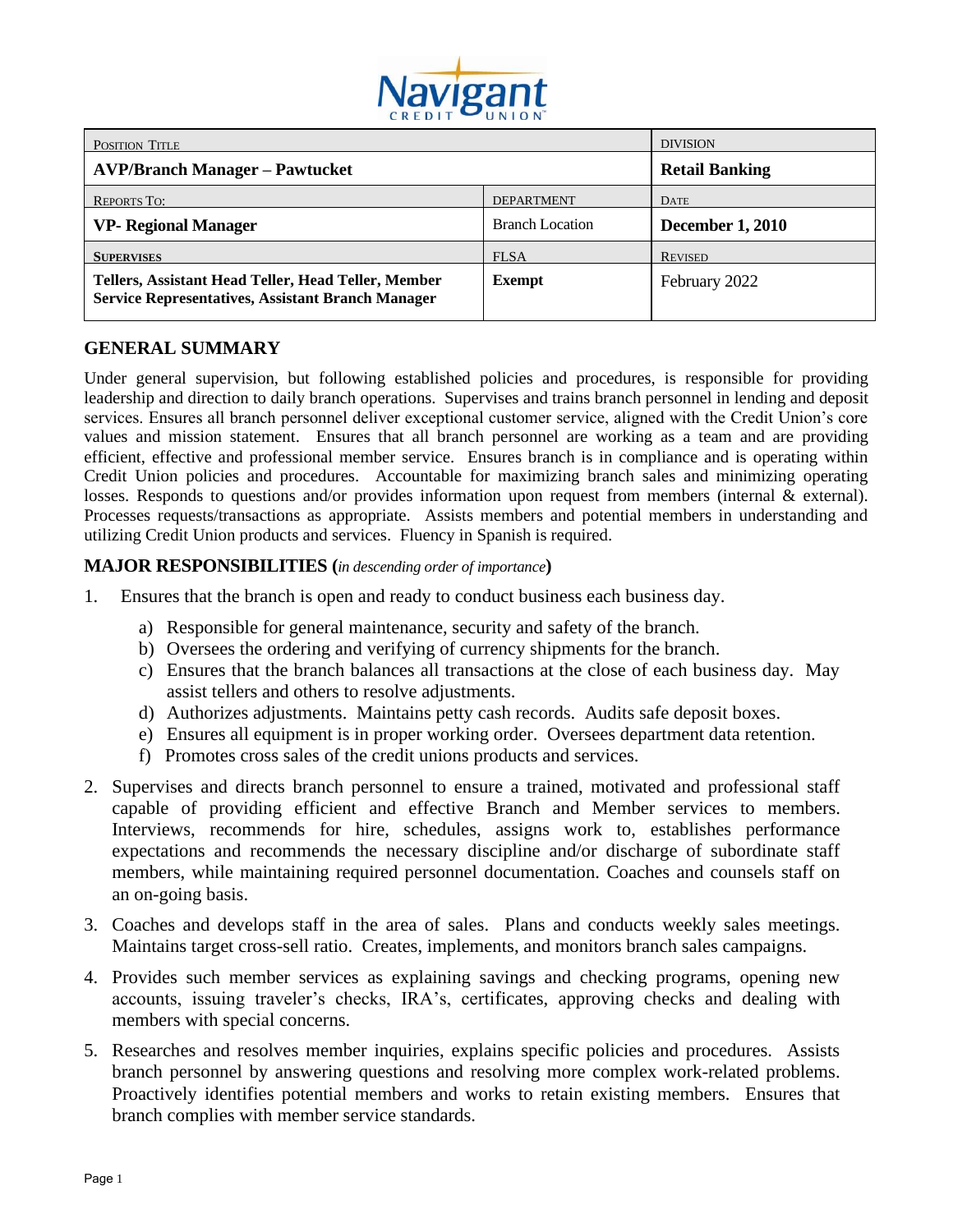- 6. Performs all duties of a Loan Officer. Takes loan applications, interviews member, provides disclosures, conducts credit checks, etc and ensures documentation is complete.
- 7. Maintains a positive working relationship with outside vendors to resolve problems and remains current on new product development. Keeps abreast of new rules and regulations that may impact Retail Banking Operations. Ensures that the branch is in compliance.
- 8. Participates in management meetings. Communicates information to subordinate staff. Participates in local civic and community organizations to seek new business opportunities.
- 9. Performs other managerial and/or branch related duties as assigned by the VP- Regional Branch Manager. Performs all duties of an Assistant Manager, Member Services Representative, Head Teller, Assistant Head Teller and/or Teller as needed.

## **QUALIFICATIONS:**

### *Education*

High school diploma or equivalent (GED) education required. BA/BS in Business, Finance or related field preferred. Equivalent experience may be substituted for a degree.

### *Experience*/*Skills/Knowledge*:

- 1. Minimum 3 to 5 years progressively responsible experience in branch operations. Knowledge of teller, member service, and loan policies. Minimum two years previous supervisory experience.
- 2. Must possess excellent verbal, written, telephone and interpersonal communication skills.
- 3. Bilingual in English and Spanish written and verbal fluency required.
- 4. PC proficient including Microsoft Office (Word, Excel, Outlook) and the Internet.
- 5. Ability to manage multiple projects/priorities simultaneously.
- 6. Ability to sell products and services and conduct business development calls on members and potential members.
- 7. Ability to function in a financial institution branch environment and utilize standard office equipment including but not limited to: PC, fax, copier, telephone, postage machine, etc. Travel required.

### **GENERAL DESCRIPTION:**

### *In terms of physical requirements, this position requires work best described as:*

 $\Box$  Sedentary  $\Box$  Light  $\Box$  Medium  $\Box$  Heavy  $\Box$  Very Heavy

### **PHYSICAL TASKS:**

- Standing/Walking Frequent
- Sitting-Continuous
- Hearing Ability to receive information through oral communication (face to face and telephone). Continuous
- Talking Expressing or exchanging ideas by means of the spoken word (face to face and telephone). Continuous
- Reading Ability to receive information through fax, e-mail. And text messages Continuous

### **AUDIO / VISUAL:**

- Requires vision to perform work dealing with data and figures and computer screens. -Continuous
- Requires ability to prepare and execute presentations, training programs and seminars.-Continuous